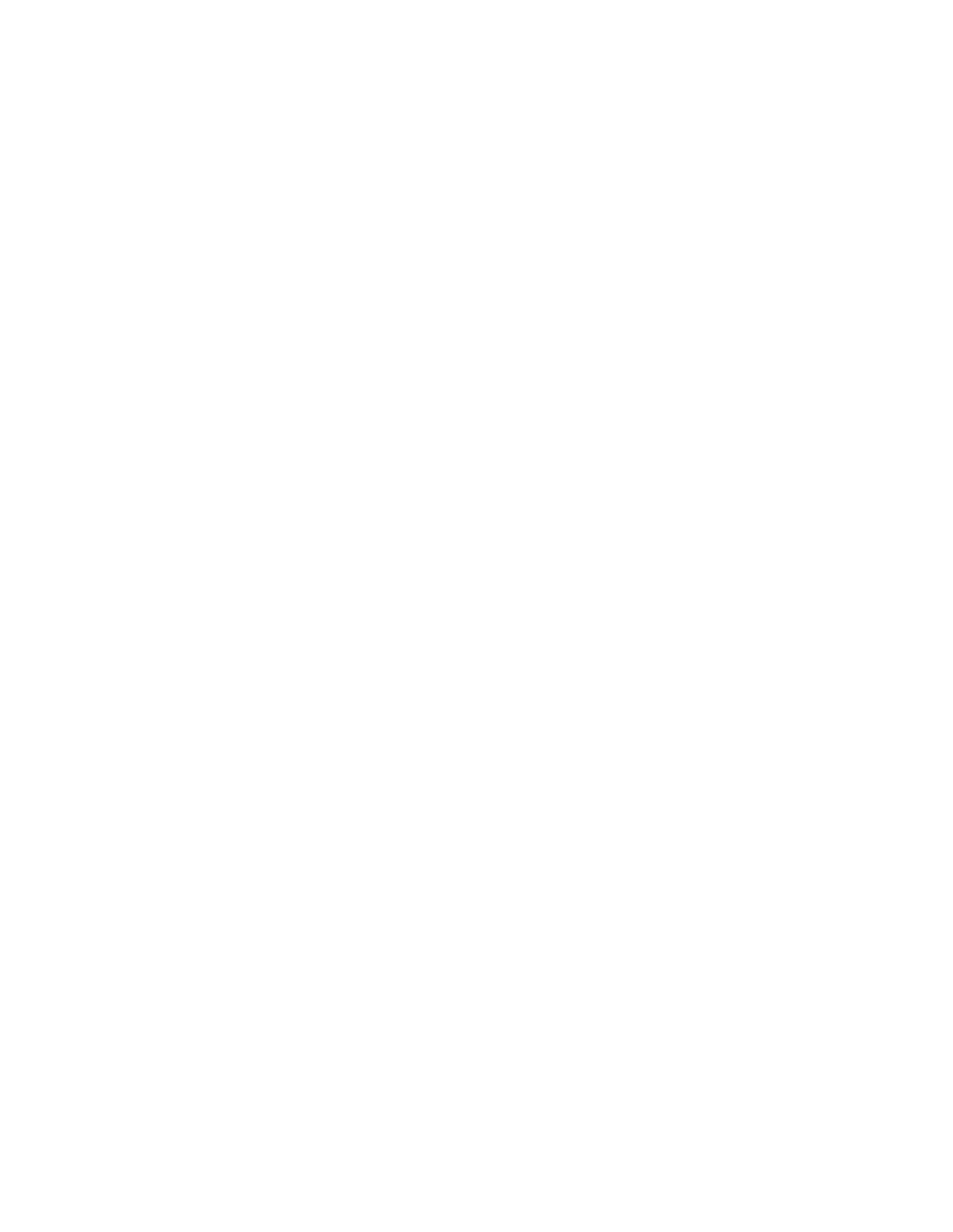#### **HILL, Justice**.

[¶1] Matthew J. Ruby (Ruby) appeals a conviction for taking indecent liberties with a child in violation of Wyo. Stat. Ann.  $\S$  [1](#page-2-0)4-3-105(a)<sup>1</sup> (LexisNexis 2005). Ruby alleges that the evidence was insufficient to support the conviction and that  $\S$  14-3-105(a) was unconstitutionally vague as applied to his conduct. Our holding and analysis in *Rabuck v. State*, 2006 WY 25, 129 P.3d 861 (Wyo. 2006) is dispositive of the arguments raised by Ruby and we will affirm his conviction.

#### **ISSUES**

[¶2] Ruby raises two issues:

I. Whether [Ruby's] conduct violated Wyo. Stat. Ann. § 14-  $3-105(a)$ .

II. Whether Wyo. Stat. Ann. § 14-3-105 is unconstitutionally vague as applied to [Ruby's] conduct because there is not notice that his conduct was violative of the indecent liberties statute.

#### **FACTS**

(b) An actor convicted under subsection (a) of this section shall be punished by life imprisonment without parole if:

(i) The circumstances of the crime involve a victim who was under the age of sixteen (16) at the time of the offense and an actor who was at least four (4) years older than the victim; and

(ii) The actor has two (2) or more previous convictions for any of the following designated offenses, which convictions resulted from charges separately brought and which arose out of separate occurrences in this state or elsewhere:

(A) A conviction under W.S. 6-2-302 through 6-2-304 or a criminal statute containing the same or similar elements as a crime defined by W.S. 6-2-302 through 6-2-304.

(B) Repealed by Laws 1997, ch. 135, § 2.

(C) A conviction under W.S. 14-3-105(a), or a criminal statute containing the same or similar elements as the crime defined by W.S. 14-3-105(a), if the circumstances of the crime involved a victim who was under the age of sixteen (16) at the time of the offense and an actor who was at least four (4) years older than the victim.

(c) As used in this section, "child" means a person under the age of eighteen (18) years.

<span id="page-2-0"></span><sup>1</sup> **§ 14-3-105. Immoral or indecent acts; penalty.**

<sup>(</sup>a) Except under circumstances constituting sexual assault in the first, second or third degree as defined by W.S. 6-2-302 through 6-2-304, any person knowingly taking immodest, immoral or indecent liberties with any child or knowingly causing or encouraging any child to cause or encourage another child to commit with him any immoral or indecent act is guilty of a felony. Except as provided by subsection (b) of this section, a person convicted under this section shall be fined not less than one hundred dollars (\$100.00) nor more than one thousand dollars (\$1,000.00) or imprisoned in the penitentiary not more than ten (10) years, or both.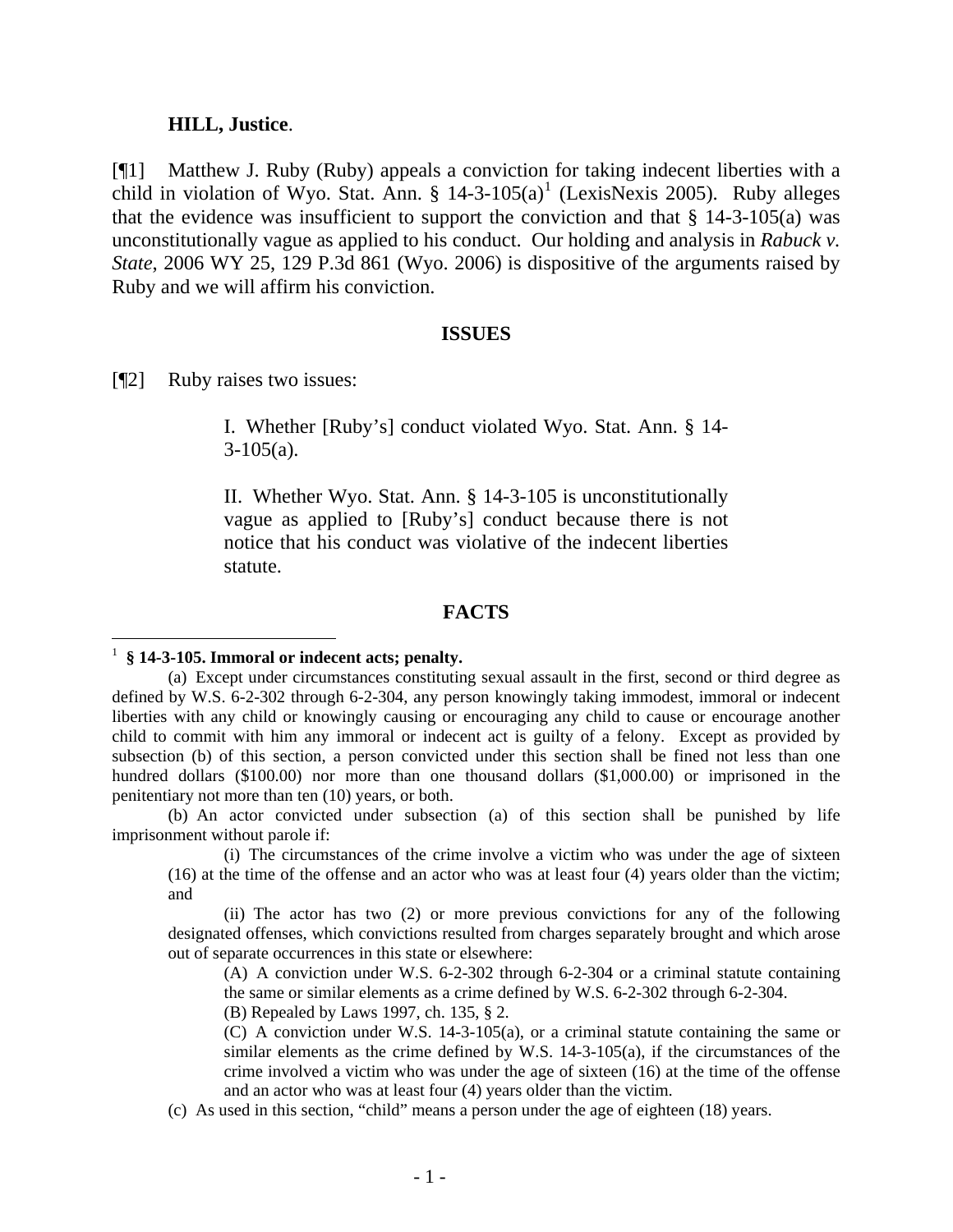[¶3] Ruby's probation officer discovered a videotape that depicted Ruby engaging in sexual activities with a seven-year-old child. Ruby, who was sixteen at the time, was charged with two counts of second-degree sexual assault<sup>[2](#page-3-0)</sup> and one count of taking indecent liberties with a minor. The indecent liberties charge was predicated on Ruby's videotaping of the incident, not the acts themselves. After a trial, the jury returned a verdict of not guilty on the two second-degree sexual assault charges, guilty on two lesser included charges of third-degree sexual assault, $3$  and guilty on the count of indecent liberties. Ruby was sentenced to five to fifteen years on each of the third-degree sexual assault counts with the sentences to run consecutively. He received a five- to ten-year sentence on the indecent liberties count that was to run concurrently to the other

### <span id="page-3-0"></span>2 **§ 6-2-303. Sexual assault in the second degree.**

(a) Any actor who inflicts sexual intrusion on a victim commits sexual assault in the second degree if, under circumstances not constituting sexual assault in the first degree:

(i) The actor causes submission of the victim by threatening to retaliate in the future against the victim or the victim's spouse, parents, brothers, sisters or children, and the victim reasonably believes the actor will execute this threat. "To retaliate" includes threats of kidnapping, death serious bodily injury or extreme physical pain;

(ii) The actor causes submission of the victim by any means that would prevent resistance by a victim of ordinary resolution;

(iii) The actor administers, or knows that someone else administered to the victim, without the prior knowledge or consent of the victim, any substances which substantially impairs the victim's power to appraise or control his conduct;

(iv) The actor knows or should reasonably know that the victim submits erroneously believing the actor to be the victim's spouse;

(v) At the time of the commission of the act the victim is less than twelve (12) years of age and the actor is at least four (4) years older than the victim;

(vi) The actor is in a position of authority over the victim and uses this position of authority to cause the victim to submit; or

(vii) The actor inflicts sexual intrusion in treatment or examination of a victim for purposes or in a manner substantially inconsistent with reasonable medical practices.

(b) A person is guilty of sexual assault in the second degree if he subjects another person to sexual contact and causes serious bodily injury to the victim under any of the circumstances listed in W.S.  $6-2-302(a)(i)$  through (iv) or paragraphs (a)(i) through (vi) of this section.

### <span id="page-3-1"></span>3 **§ 6-2-304. Sexual assault in the third degree.**

(a) An actor commits sexual assault in the third degree if, under circumstances not constituting sexual assault in the first or second degree:

(i) The actor is at least four (4) years older than the victim and inflicts sexual intrusion on a victim under the age of sixteen (16) years; or

(ii) The actor is an adult and subjects a victim under the age of fourteen (14) years to sexual contact without inflicting sexual intrusion on the victim and without causing serious bodily injury to the victim;

(iii) The actor subjects a victim to sexual contact under any of the circumstances of W.S.  $6-2-302(a)(i)$  through (iv) or  $6-2-303(a)(i)$  through (vi) without inflicting sexual intrusion on the victim and without causing serious bodily injury to the victim.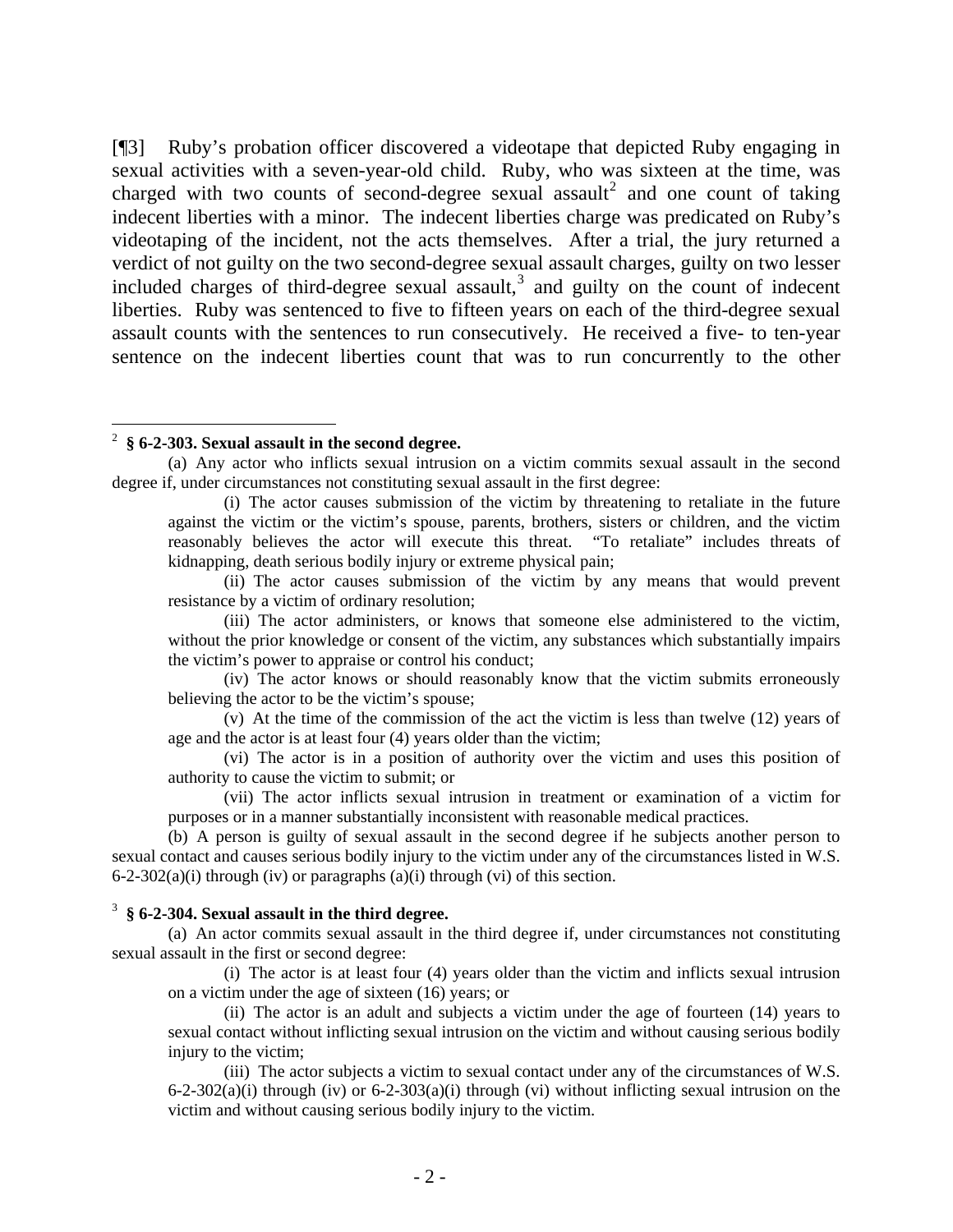sentences. On appeal, Ruby challenges only the validity of the indecent liberties conviction.

# **STANDARD OF REVIEW**

[¶4] In reviewing claims that a conviction is not supported by sufficient evidence:

[T]his Court accepts as true the State's evidence, affording to the State those inferences which may be reasonably and fairly drawn from that evidence. This Court does not consider the evidence in conflict with the State's evidence and the inferences therefrom. Our duty is to determine whether a quorum of reasonable and rational individuals would, or even could, have come to the same result as the jury actually did.

*Jones v. State*, 2006 WY 40, ¶ 9, 132 P.3d 162, 165 (Wyo. 2006) (citing *Leyo v. State*, 2005 WY 92, ¶ 11, 116 P.3d 1113, 1116-17 (Wyo. 2005); and *Brown v. State*, 2005 WY 37, ¶ 18, 109 P.3d 52, 57 (Wyo. 2005)).

[¶5] We apply the following standards in analyzing claims that a statute is unconstitutional as applied to particular conduct:

> When "a statute is challenged on an 'as applied' basis, the court examines the statute solely in light of the complainant's specific conduct." [*Giles v. State*, 2004 WY 101, ¶ 15, 96 P.3d 1027, 1031, fn.2 (Wyo. 2004)]. In determining whether a statute is unconstitutionally vague as applied to a defendant's conduct, "we must decide whether the statute provides sufficient notice to a person of ordinary intelligence that appellant's conduct was illegal and whether the facts of the case demonstrate arbitrary and discriminatory enforcement." [*Lovato v. State*, 901 P.2d 408, 412 (Wyo. 1995) and *Griego v. State*, 761 P.2d 973, 976 (Wyo. 1988)]

*Rabuck*, ¶ 16, 129 P.3d at 865. Ruby does not allege discriminatory enforcement; he contends that the statute failed to provide him with sufficient notice that his conduct would violate its terms.

> In evaluating the sufficiency of the notice, we must consider: (1) the statutory language and any prior court decisions which have placed a limiting construction on the statute or have applied it to specific conduct; and (2) whether the statute has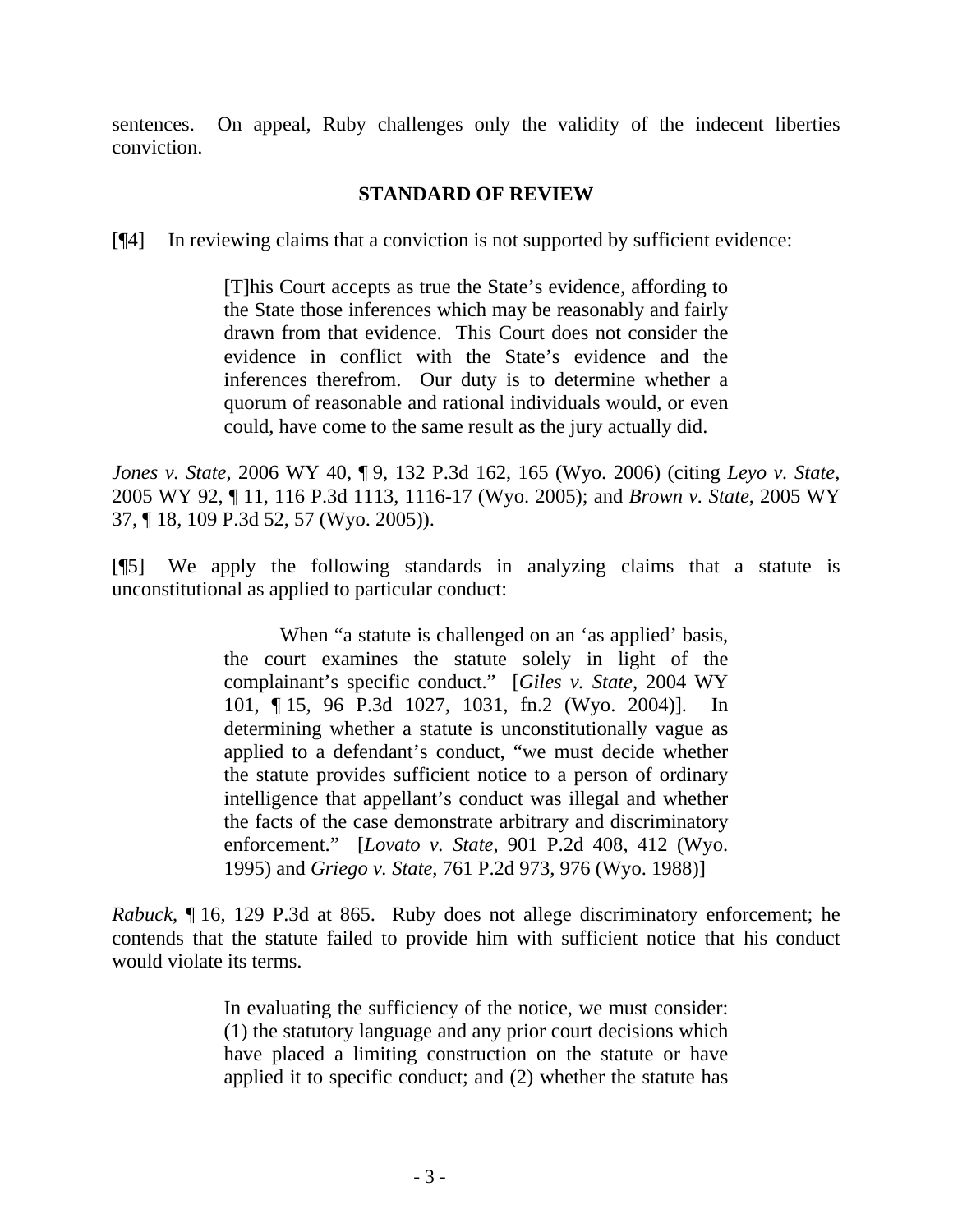been previously applied to conduct identical to that of appellant.

*Id*. (citing *Giles*, ¶ 23, 96 P.3d at 1035; and *Griego*, 761 P.2d at 976).

## **DISCUSSION**

[¶6] While Ruby raises two separate issues, his arguments in each are interrelated. Ruby argues that § 14-3-105(a) proscribes sexual assault. He contends that inherent in that proscription is a requirement that there be contact between the defendant and the victim. Ruby notes that the conduct underlying the indecent liberties charge against him was the videotaping, not the physical contact between him and the victim, and that there was no evidence that the victim had any knowledge of the videotaping. Since videotaping by itself is not a sexual assault, Ruby concludes that the statute "does not prohibit the discreet video recording of minors even if the act being recorded is indecent." Accordingly, Ruby concludes that his conduct was not contemplated by the statute and there is insufficient evidence to sustain the conviction. Similarly, Ruby argues that § 14-3-105(a) is unconstitutionally vague as applied to his conduct because it is not clear that videotaping a sexual assault is prohibited under the statute.

[¶7] After Ruby's brief was filed in this case, we issued our decision in *Rabuck*. Rabuck had secretly placed a video camera in the bedroom closet of two teenage girls who were staying at his house. Rabuck was charged with two counts of taking indecent liberties with a child in violation of § 14-3-105(a). On appeal, he challenged the constitutionality of the statute as applied to his conduct making the same arguments put forth by Ruby:

> Mr. Rabuck claims that the statute, as applied to him, is too vague because it requires speculation about which aspect of his conduct was forbidden. He questions whether his conduct was forbidden: (1) because he videotaped the juveniles; (2) because he recorded them in a state of undress; or (3) because he did not erase those images. However, we need not engage in this dissection and postulate whether one portion of his conduct, alone, would violate the statute. We review Mr. Rabuck's challenge to the statute as applied to him, which means that we consider his specific conduct in its entirety. Because he does not challenge the facial validity of the statute, Mr. Rabuck lacks "standing" to assert hypothetical applications of the statute to support his "as applied" challenge. [*Alcalde v. State*, 2003 WY 99, ¶ 13, 74 P.3d 1253, 1259-60 (Wyo. 2003)]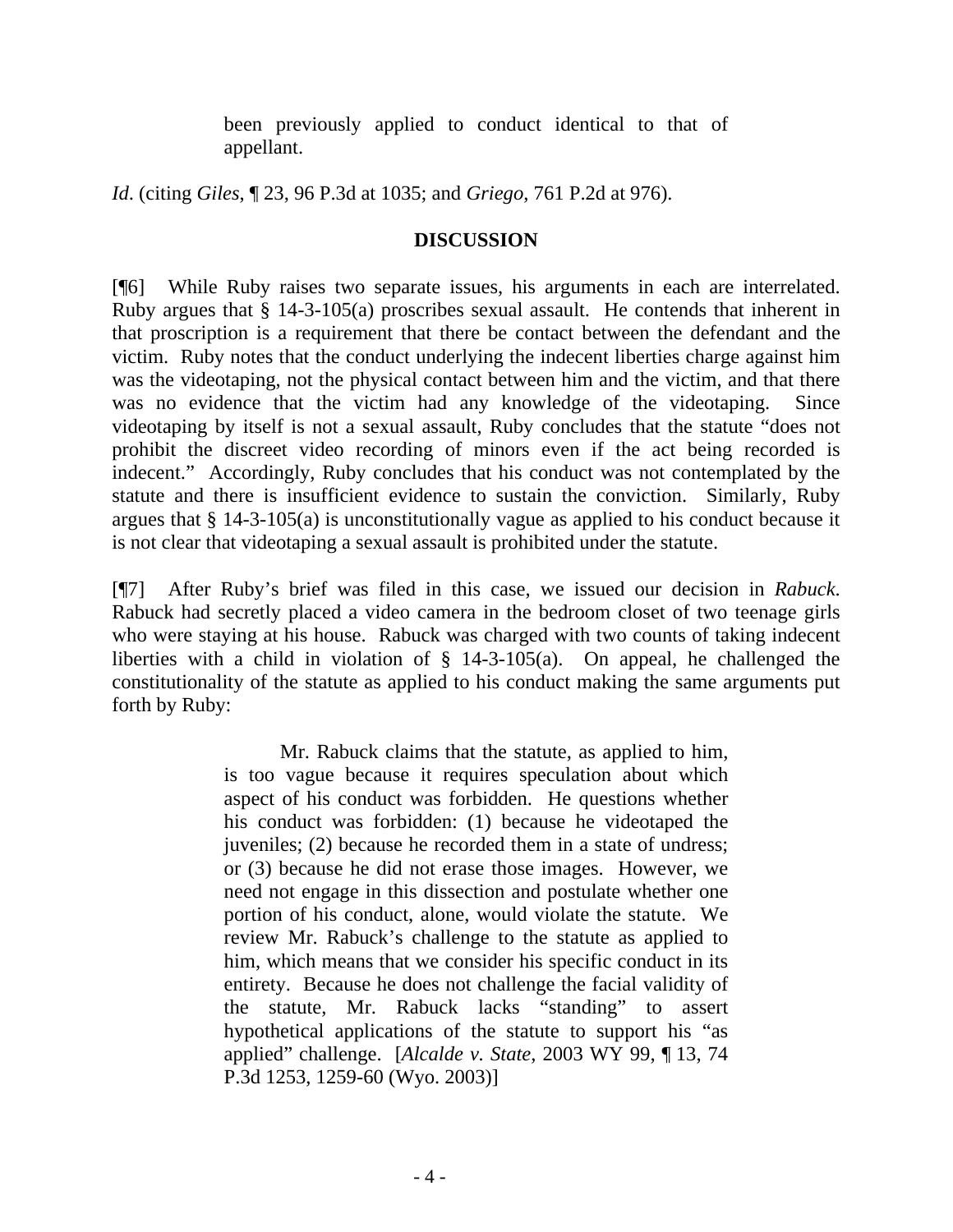Mr. Rabuck concedes that, overall, his conduct could be considered indecent or improper, but he argues that prior judicial application and construction of the indecent liberties statute does not support its application here. He relies heavily upon the absence of any Wyoming case law involving the indecent liberties statute applied to similar conduct to support his claim that there was insufficient notice that his conduct would violate Wyo. Stat. Ann. § 14-3-105(a). Mr. Rabuck is correct that we have not previously addressed the indecent liberties statute in the context of surreptitious videotaping. However, the lack of prior cases discussing similar conduct is not determinative. As the State aptly observes, the indecent liberties statute should not be subject to challenge "by virtue of the fact that it is broad enough to capture even innovative forms of sexual imposition upon minors." The indecent liberties statute has been a part of Wyoming law for nearly five decades and we have uniformly given it broad application. [*Schmidt v. State*, 2001 WY 73, ¶ 27, 29 P.3d 76, 84-85 (Wyo. 2001)].

In several instances when we have considered "novel" conduct in light of the application of a criminal statute, we have examined the defendant's consciousness of guilt in assessing whether the defendant had notice of the criminal prohibition. [*Sorenson v. State*, 604 P.2d 1031, 1035 (Wyo. 1979)] (defendant's "inquiry to the twelve-year-old girl: 'you won't tell anybody, will you?' reflected recognition" that his act of rubbing her breasts and trying to unbutton her shirt violated the indecent liberties statute); *Campbell v. State*, 999 P.2d 649, 658 (Wyo. 2000) (Campbell's testimony establishes she knew that her conduct was prohibited); *Saiz v. State*, 2001 WY 76, ¶ 14, 30 P.3d 21, 26 (Wyo. 2001) (appellant recognized his actions were unlawful). Here, Mr. Rabuck disposed of the video receiver when he learned that the camera had been discovered. He attempted to deceive Detective Hloucal by telling him that he had not recorded or seen any images and that the system had not worked, when, in fact, he had made several recordings. Mr. Rabuck's efforts to conceal his conduct indicate his understanding that his conduct was unlawful.

Turning to our indecent liberties cases involving other conduct, Mr. Rabuck argues that these cases have limited the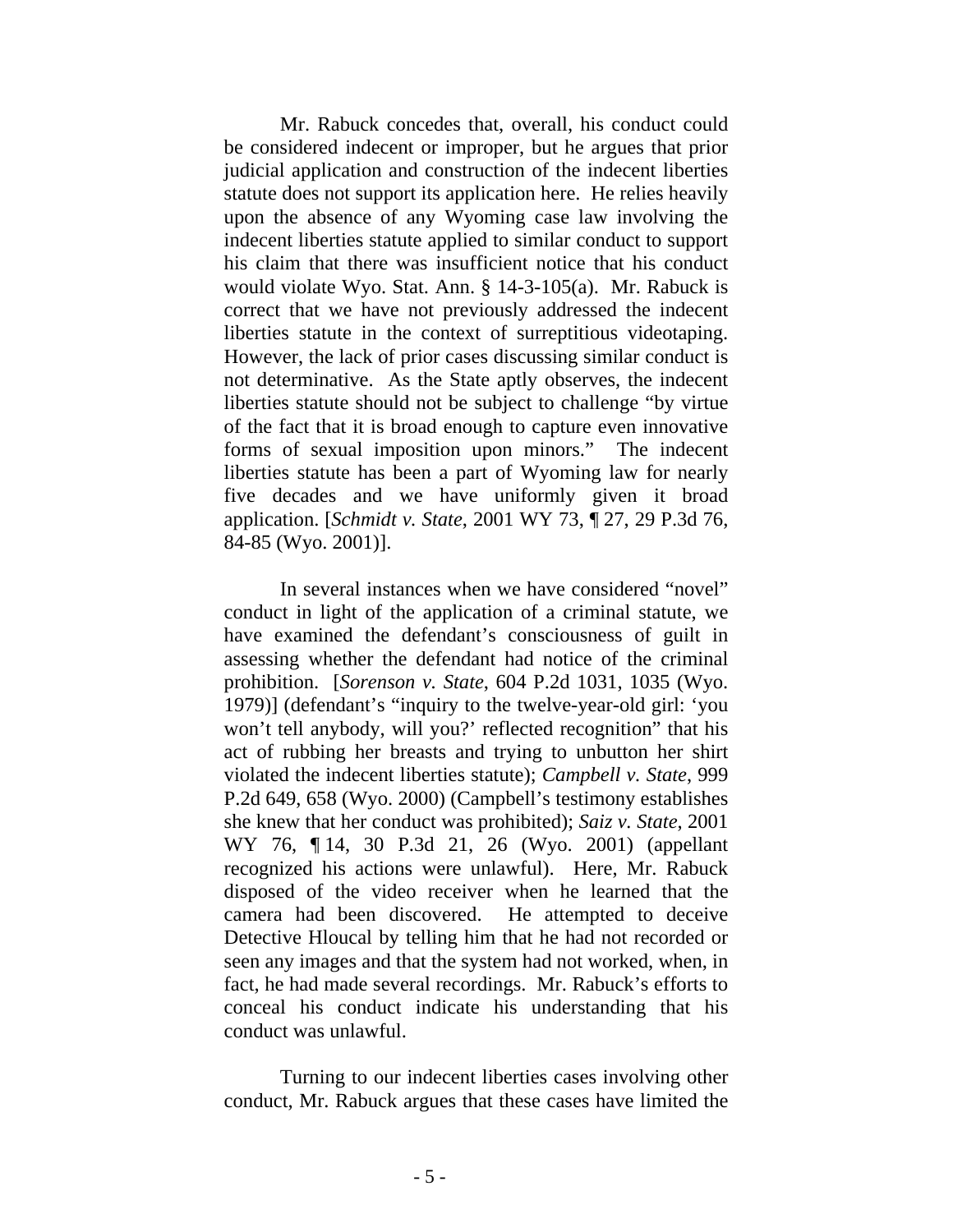application of the statute. He makes several assertions that his behavior does not fall within the ambit of Wyo. Stat. Ann. § 14-3-105(a), as circumscribed by prior judicial construction. First, he claims that the indecent liberties statute only prohibits conduct which affects the "morals" of the minor victim and cites to our decision in [*Pierson v. State*, 956 P.2d 1119 (Wyo. 1998)] where we stated, "[t]he purpose of the indecent liberties statute is to protect the morals of a child. …" *Pierson*, 956 P.2d at 1124 (citing *Derksen v. State*, 845 P.2d 1383, 1387 (Wyo. 1993)). He argues that he did not "endanger the morals of the juvenile females he discreetly videotaped in a state of undress" because they "were not aware of the recordings until after the video camera was found" and he "did not encourage the females to engage in any type of act or conduct which could be considered immoral, immodest, or indecent."

The State characterizes our language in *Pierson* as a holdover from the past, when sex crimes were thought to morally contaminate the victim. The State suggests that, as used in *Pierson*, the word "morals" has served merely as convenient shorthand for the complex interests protected by statutes prohibiting rape and other sex crimes and that use of that language should not imply that victims of indecent liberties are morally compromised. We agree with the State that a more accurate statement of the policy behind the indecent liberties statute is "to protect children from exploitation." [*Misenheimer v. State*, 2001 WY 65, ¶ 12, 27 P.3d 273, 280-81 (Wyo. 2001)]. Requiring a victim to realize the impropriety of the conduct and to feel simultaneously victimized would fail to protect several classes of foreseeable victims, such as unconscious or incapacitated victims and children too young to understand the inappropriate nature of the conduct.

Mr. Rabuck also asserts that Wyo. Stat. Ann. § 14-3- 105 only applies when there is sexual contact between the defendant and the minor. He points to our decision in *Giles*, arguing that language in that decision equates the crime of indecent liberties with sexual assault. The conduct at issue in *Giles* was sexual intercourse with a minor, and our decision simply reflected the certitude that such conduct constituted indecent liberties. *Giles* did not limit application of the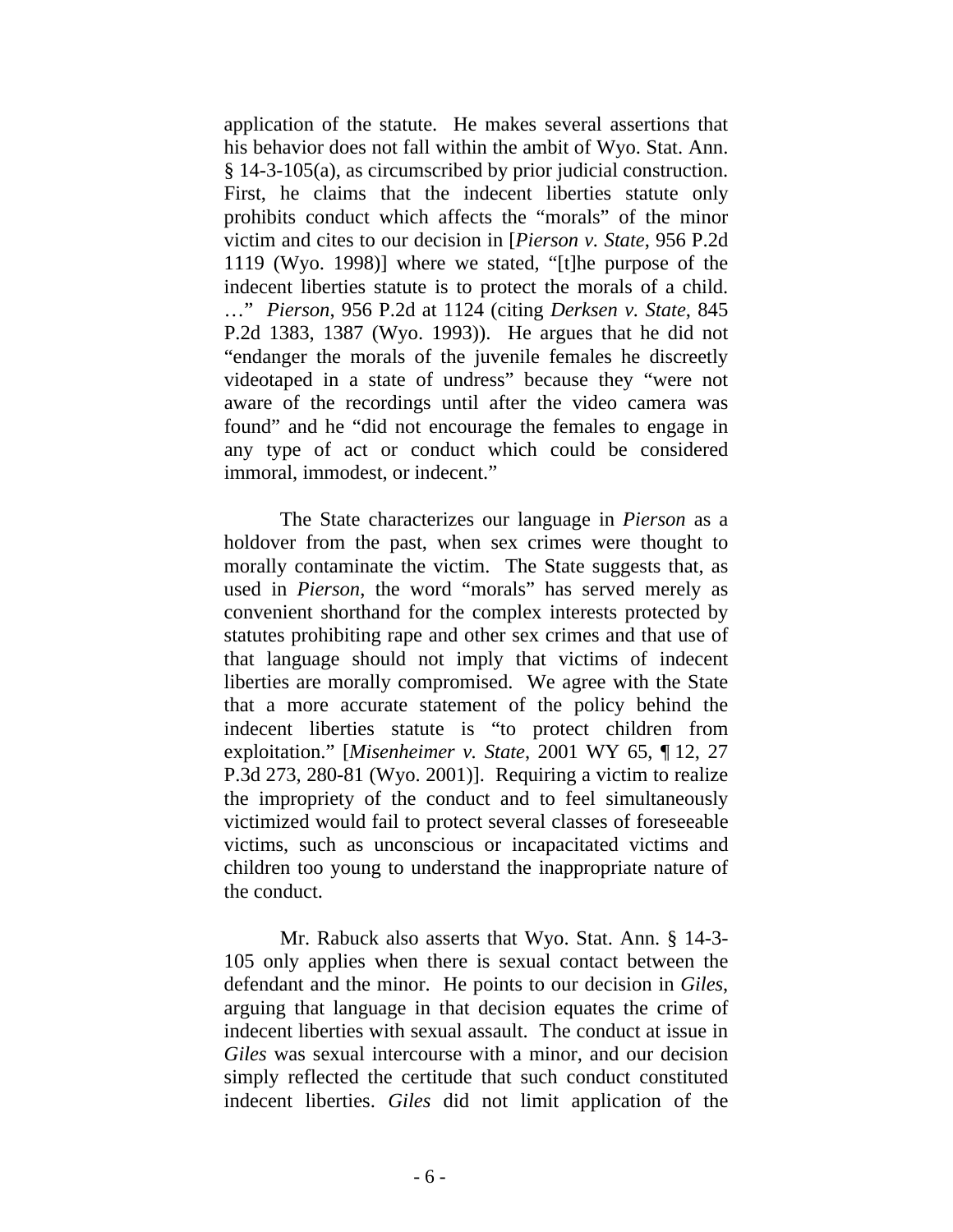indecent liberties statute to offenses amounting to sexual assault.

Additionally, other decisions of this Court demonstrate that physical touching is not a required element of the crime of indecent liberties. *Schmidt*, ¶¶ 4-7, 29 P.3d 79-80; *Griswold v. State*, 994 P.2d 920, 925 (Wyo. 1999); see also *Derksen v. State*, 845 P.2d 1383, 1388 (Wyo. 1993) (indicating that jury's decision to convict defendant of taking indecent liberties could have been based upon evidence that he displayed lewd photographs to minor, although instructing on indecent liberties was error because it was not lesser included offense). In *Schmidt*, we affirmed a conviction where the perpetrator showed *Penthouse* photos to an elevenyear-old and masturbated in front of her. *Schmidt*, ¶¶ 4-7, 29 P.3d 79-80. In *Griswold*, the defendant exposed himself to two children and forced one child to perform fellatio while the other child watched. We sustained Griswold's conviction of taking indecent liberties with the child who was forced to watch. *Id*. at 925.

Mr. Rabuck attempts to distinguish our decisions in *Schmidt* and *Griswold* by claiming that they involved a type of assault – a sexual act in the presence of the minor. He contends that because there was no contact with AL or JW and no sexual act in their presence, he could not have committed the crime of indecent liberties. Although not expressly addressed by Mr. Rabuck, we discern that his argument that presence or contact is required implicates the "with a minor" language in the indecent liberties statute. Generally, "with" is a "word denoting a relation of proximity, contiguity, or association." Black's Law Dictionary 1602 ( $6<sup>th</sup>$ ed. 1990). We agree that there is a relational component which must be demonstrated between the immodest, immoral or indecent conduct and the minor victim in order to constitute the crime of indecent liberties. However, we find that this correlation was met in this case because Mr. Rabuck was constructively present with AL and JW while they were undressing.

We find persuasive the reasoning of *State v. McClees*, 108 N.C. App. 648, 424 S.E.2d 687 (N.C. App. 1993) which determined that constructive presence can place a defendant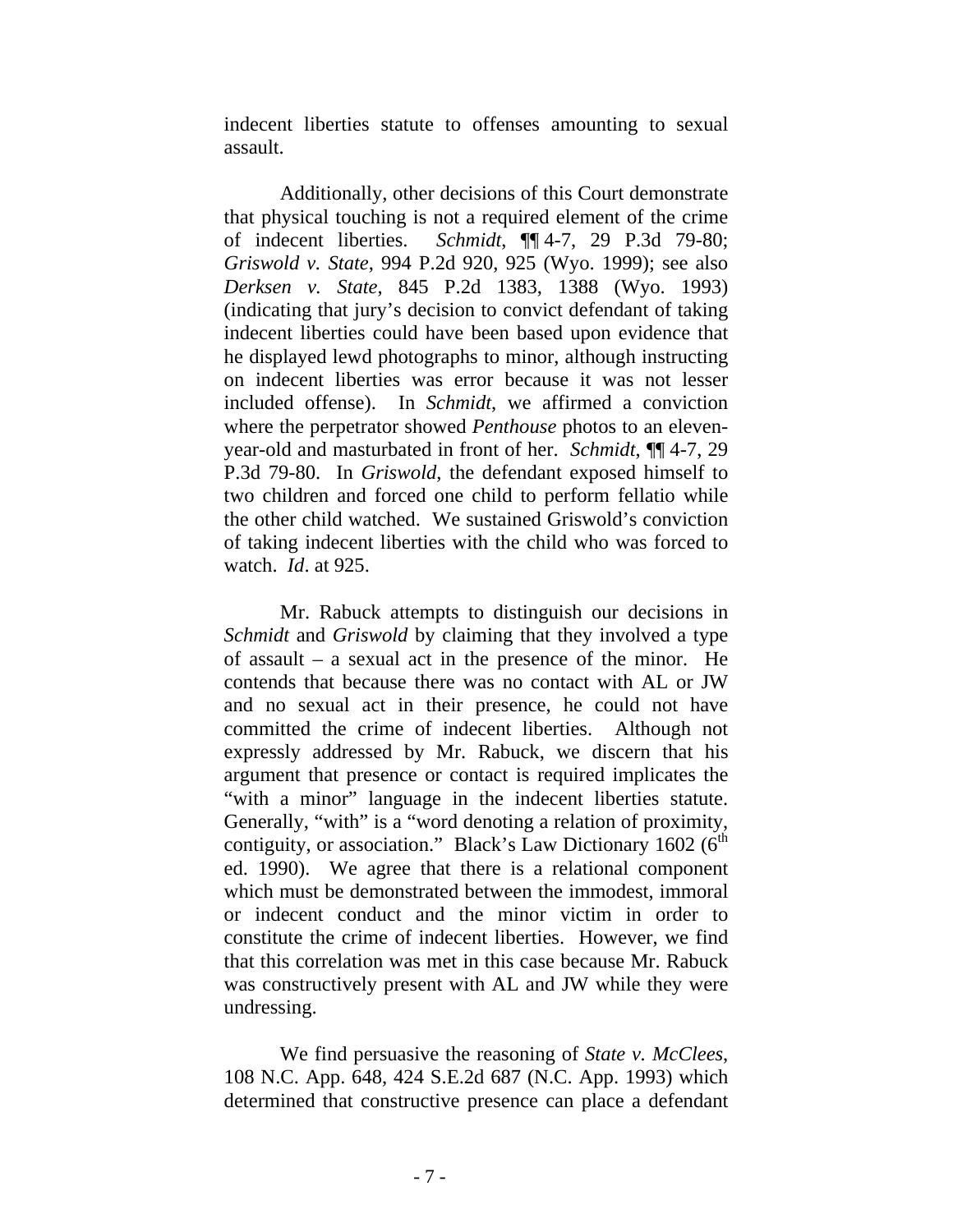"with a minor" in establishing the crime of indecent liberties. In *McClees*, the defendant, headmaster of a private school, asked a fifteen-year-old female student to try on basketball uniforms in order to help him decide which uniform to buy for use at the school. He instructed the student to change clothes in his office while he waited outside. Without the student's knowledge, he had secretly placed a video camera on the shelf in his office and recorded her while she undressed. Defendant argued that the State failed to show that he took an indecent liberty "with" a child because he was not in her actual presence. The Court rejected that argument stating:

> Certainly defendant's behavior was such as the common sense of society would regard as indecent and improper. Although the defendant was not actually located in the room with his victim, he strategically placed a camera such that she was unaware of its presence, thereby secretly filming the child as she changed clothes several times at his direction. As a result, he essentially had the same capability of viewing her in a state of undress as he would have had, were he physically present in the room. Through the forces of modern electronic technology, namely the video camcorder, one can constructively place himself in the "presence" of another. Thus we find that defendant was "constructively present" and thereby took immoral, improper or indecent liberties "with" the minor victim.

*McClees*, 424 S.E.2d at 690.

l

*Rabuck*, ¶¶ 18-26, 129 P.3d at 865-67. Our discussion in *Rabuck* is dispositive of the arguments raised by Ruby. $4\degree$  $4\degree$  For the reasons noted in that case, we reject Ruby's argument that § 14-3-105(a) does not proscribe the discreet video recording of minors engaged in indecent acts. Similarly, we have no trouble concluding that the "common sense of society" would regard the videotaping of sexual acts with a seven-year-old child as a violation of the statute, and "that a person of ordinary intelligence had sufficient notice that such conduct would be against the law." *Rabuck*, ¶ 31, 129 P.3d at 868-69.

<span id="page-9-0"></span><sup>4</sup> The only significant difference between that case and this being that unlike Rabuck, Ruby was actually present with the victim during the videotaping. The relational component between the immodest, immoral or indecent conduct and the minor victim was obviously present here.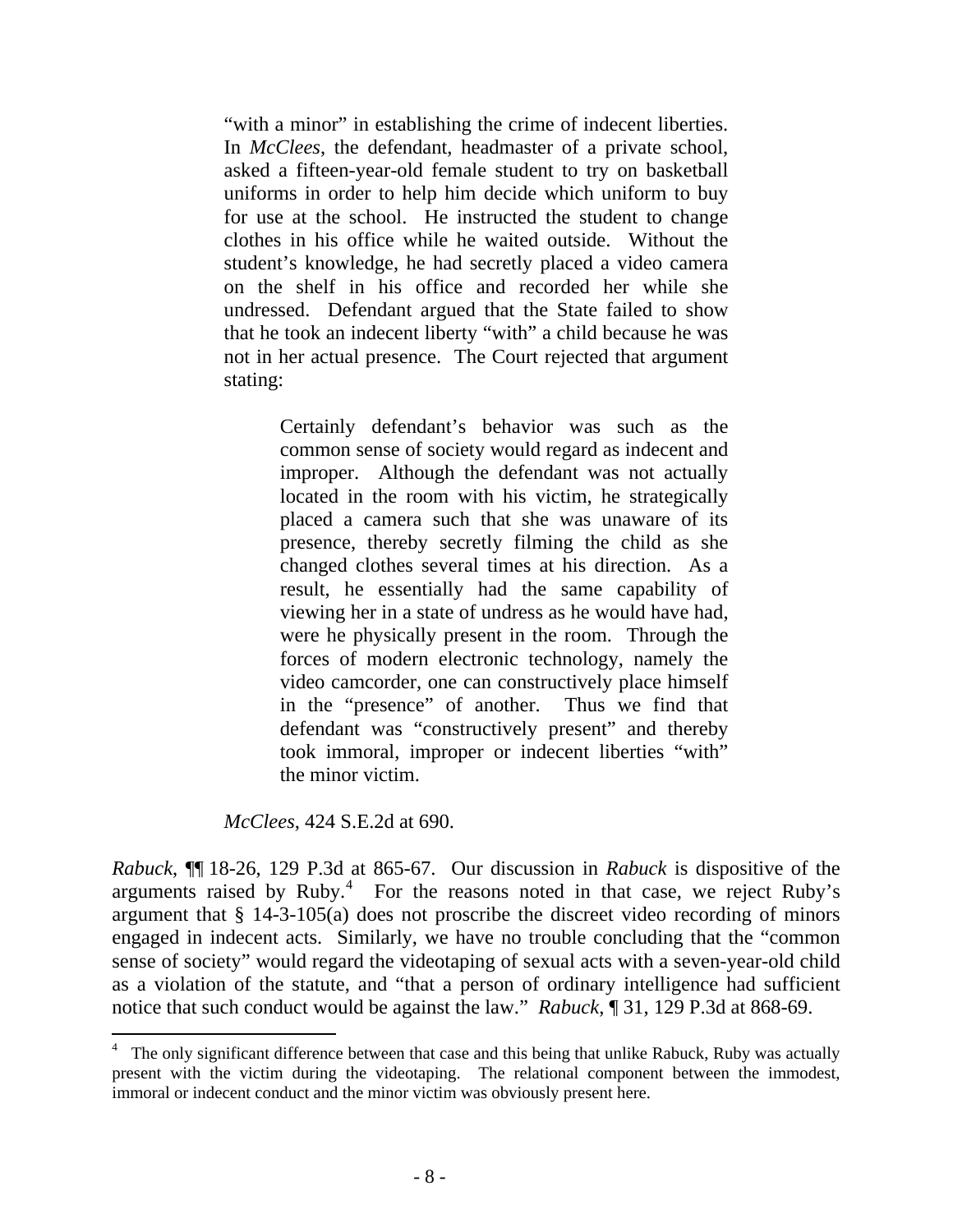# **CONCLUSION**

[¶8] Ruby's indecent liberties conviction under Wyo. Stat. Ann. § 14-3-105(a) is affirmed.